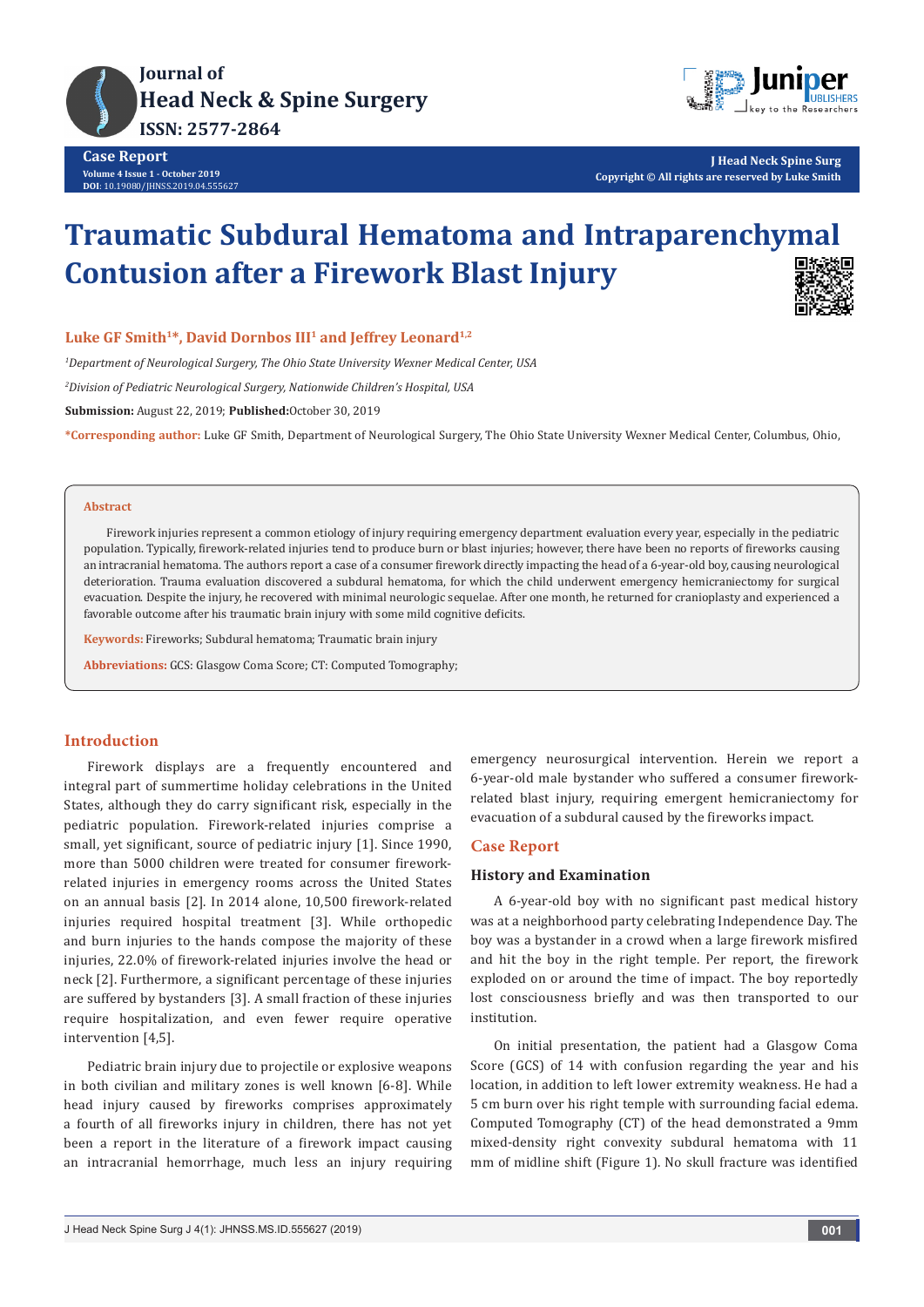(Figure 2). While in the trauma bay, he had a steady decline in consciousness. Due to the large subdural seen on imaging and concordant worsening exam findings, the decision was made

to proceed with surgical intervention for evacuation of the hematoma (Figure 3).



**Figure 1:** Radiographic evidence of blast injury secondary to a consumer firework. A. Axial CT of the head, demonstrating initial scan with a mixed-density right frontoparietal subdural hematoma with 11 mm midline shift.



**Figure 2:** Axial head CT demonstrating soft tissue edema of the right temporal area without evidence of fracture



#### **Operation**

A right-sided front temporoparietal hemicraniectomy with evacuation of a significant subdural hematoma was performed.

A temporal parenchymal contusion was noted as the likely culprit of the subdural blood. Due to substantial cerebral edema, the bone flap was not immediately replaced. A right frontal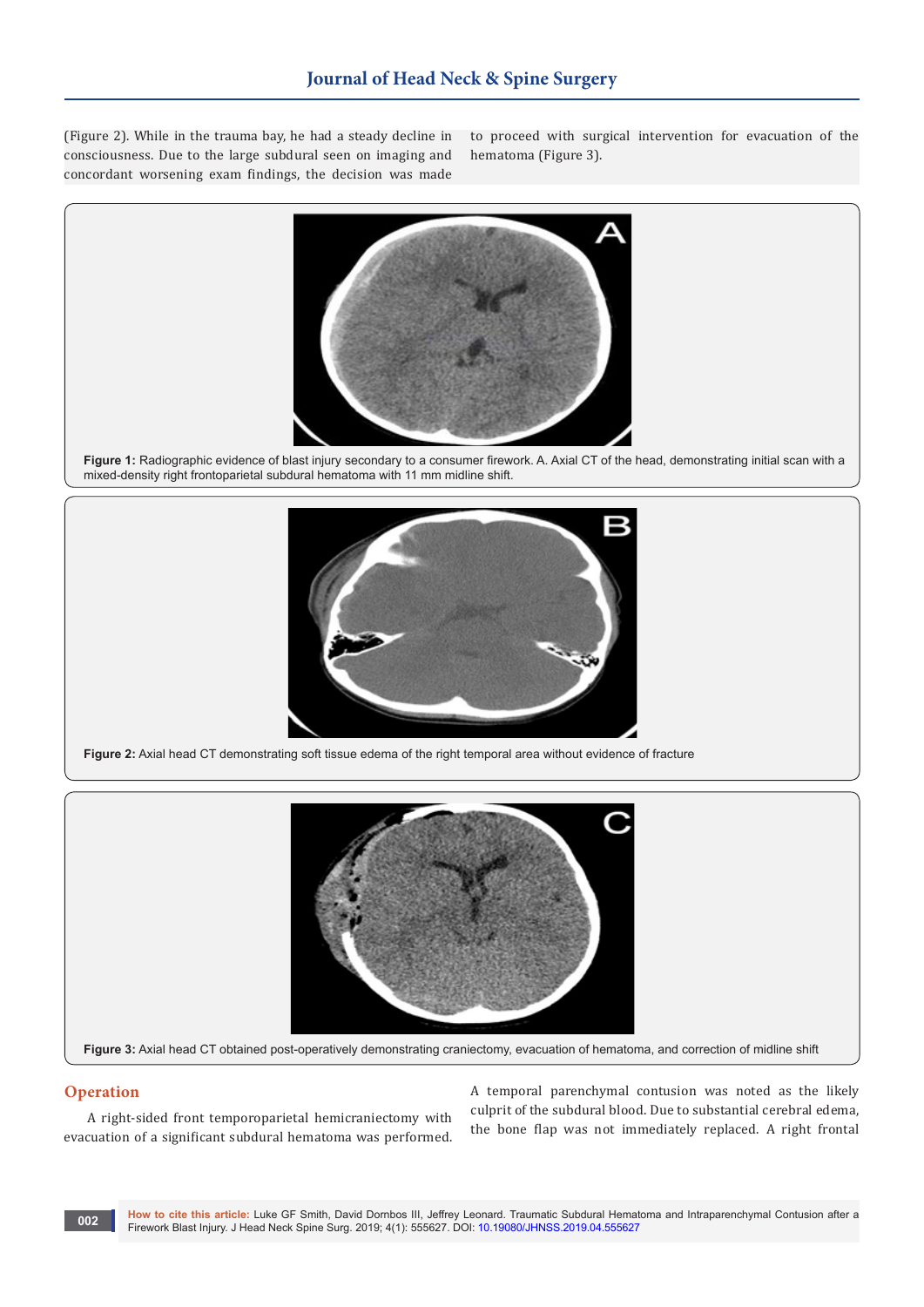intraparenchymal pressure monitor was placed, and he was taken to the Pediatric Intensive Care Unit post-operatively. A post-operative head CT was performed, showing satisfactory

evacuation of subdural hematoma and markedly improved midline shift (Figure 4).



#### **Post-operative Course**

His post-operative course was uneventful. Intracranial pressure remained within normal limits, and he briskly followed commands. On the first day following surgery, the intraparenchymal pressure monitoring device was removed, and he was extubated. He progressed well and was discharged on post-operative day 5. He returned 1 month after his initial injury for autologous cranioplasty and tolerated the procedure well without complications. At 5 months follow-up, he had returned to school with minor emotional outbursts and attention issues that were not present prior to injury.

#### **Discussion**

Fireworks, while a common part of many holiday celebrations in the United States, are an important etiology of pediatric injury. All common consumer fireworks have been known to cause injury, including death, incurring significant medical expenses [9]. However, significant firework-related neurological injury has not been previously reported in the literature. In the case discussed, we report a bystander child who incurred a serious neurological traumatic brain injury secondary to an aerial consumer firework used at a neighborhood firework display. Due to the severe injury, the child underwent a major surgery for evacuation of intracranial hematoma. Additionally, the patient required multiple days in the intensive care unit, required repeat admission for bone flap replacement, and had lasting cognitive effects.

Surprisingly, firework-related injuries to pediatric bystanders is reported in 26% of all fireworks injury cases [4]. Greater than half of the reported cases include adult supervision, demonstrating that even adult supervision does not necessarily prevent these types of injuries [4]. Public education initiatives about the dangers of fireworks have also failed to translate to

meaningful changes in rates of pediatric fireworks injury [10]. The American Academy of Pediatrics has advocated for abolition of all consumer fireworks, encouraging attendance solely at public fireworks displays [11]. Given that consumer fireworks can cause pediatric head injury similar to that seen in weapon projectile or blast injury, as demonstrated in the case presented, this stance is reasonable [8].

Given the uncommon nature, traumatic brain injury secondary to cerebral blast injury may be missed on initial presentation, leading to a delay in diagnosis [12]. Recognition that consumer fireworks can cause these severe and potentially operative injuries is important in their overall treatment. The case reported here highlights the first reported case of severe traumatic brain injury and intracranial hemorrhage secondary to a firework-related injury, denoting the need for increased public knowledge of the danger of consumer fireworks.

#### **References**

- 1. (2001) American Academy of Pediatrics: Committee on I, Poison P: Fireworks-related injuries to children. Pediatrics 108: 190-191.
- 2. [Berger LR, Kalishman S, Rivara FP \(1985\) Injuries from fireworks.](https://www.ncbi.nlm.nih.gov/pubmed/3991275)  [Pediatrics 75\(5\): 877-882.](https://www.ncbi.nlm.nih.gov/pubmed/3991275)
- 3. [Billock RM, Chounthirath T, Smith GA \(2017\) Pediatric Firework-](https://www.ncbi.nlm.nih.gov/pubmed/27550873)[Related Injuries Presenting to United States Emergency Departments,](https://www.ncbi.nlm.nih.gov/pubmed/27550873)  [1990-2014. Clin Pediatr \(Phila\) 56\(6\): 535-544.](https://www.ncbi.nlm.nih.gov/pubmed/27550873)
- 4. [Bochicchio GV, Lumpkins K, O'Connor J, Simard M, Schaub S, et al.](https://www.ncbi.nlm.nih.gov/pubmed/18376697)  [\(2008\) Blast injury in a civilian trauma setting is associated with a](https://www.ncbi.nlm.nih.gov/pubmed/18376697)  [delay in diagnosis of traumatic brain injury. Am Surg 74\(3\): 267-270.](https://www.ncbi.nlm.nih.gov/pubmed/18376697)
- 5. [D'Ippolito A, Collins CL, Comstock RD \(2010\) Epidemiology of pediatric](https://www.ncbi.nlm.nih.gov/pubmed/20368316)  [holiday-related injuries presenting to US emergency departments.](https://www.ncbi.nlm.nih.gov/pubmed/20368316)  [Pediatrics 125\(5\): 931-937.](https://www.ncbi.nlm.nih.gov/pubmed/20368316)
- 6. [Klimo P, Ragel BT, Scott WH, McCafferty R \(2010\) Pediatric neurosurgery](https://www.ncbi.nlm.nih.gov/pubmed/20672929)  [during Operation Enduring Freedom. J Neurosurg Pediatr 6\(2\): 107-](https://www.ncbi.nlm.nih.gov/pubmed/20672929) [114.](https://www.ncbi.nlm.nih.gov/pubmed/20672929)
- 7. [McFarland LV, Harris JR, Kobayashi JM, Dicker RC \(1984\) Risk factors](https://www.ncbi.nlm.nih.gov/pubmed/6726998)